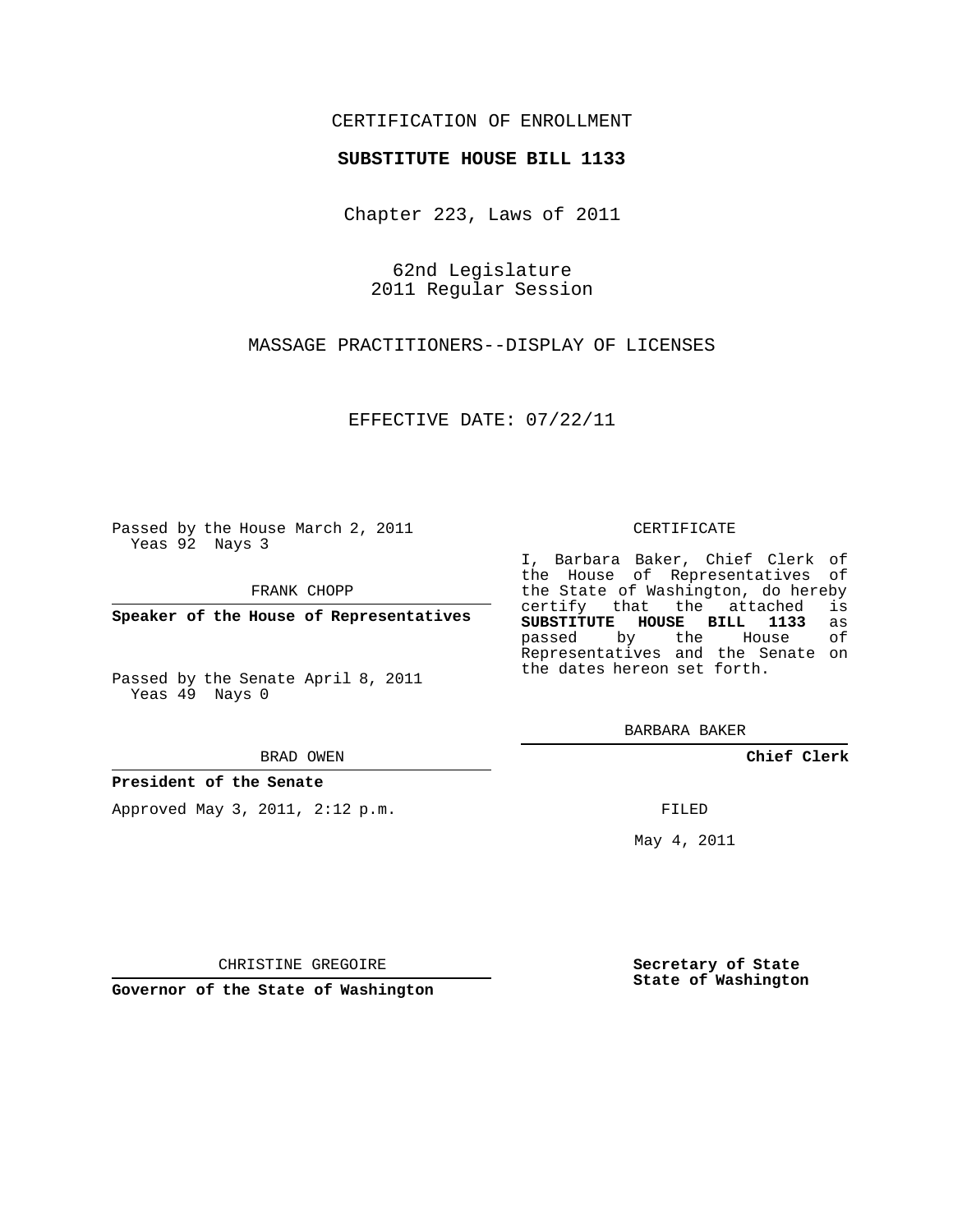# **SUBSTITUTE HOUSE BILL 1133** \_\_\_\_\_\_\_\_\_\_\_\_\_\_\_\_\_\_\_\_\_\_\_\_\_\_\_\_\_\_\_\_\_\_\_\_\_\_\_\_\_\_\_\_\_

\_\_\_\_\_\_\_\_\_\_\_\_\_\_\_\_\_\_\_\_\_\_\_\_\_\_\_\_\_\_\_\_\_\_\_\_\_\_\_\_\_\_\_\_\_

Passed Legislature - 2011 Regular Session

**State of Washington 62nd Legislature 2011 Regular Session**

**By** House Health Care & Wellness (originally sponsored by Representatives Jinkins, Goodman, Warnick, Rodne, Ladenburg, and Maxwell)

READ FIRST TIME 02/07/11.

1 AN ACT Relating to the display of massage practitioner licenses; 2 amending RCW 18.108.040; and adding a new section to chapter 18.108 3 RCW.

4 BE IT ENACTED BY THE LEGISLATURE OF THE STATE OF WASHINGTON:

 5 **Sec. 1.** RCW 18.108.040 and 1995 c 353 s 1 are each amended to read 6 as follows:

7 (1) It shall be unlawful to advertise the practice of massage using 8 the term massage or any other term that implies a massage technique or 9 method in any public or private publication or communication by a 10 person not licensed by the secretary as a massage practitioner (( $\theta$ \* 11 without printing in display advertisement the license number of the 12 massage practitioner)).

 (2) Any person who holds a license to practice as a massage practitioner in this state may use the title "licensed massage practitioner" and the abbreviation "L.M.P.". No other persons may assume such title or use such abbreviation or any other word, letters, signs, or figures to indicate that the person using the title is a licensed massage practitioner.